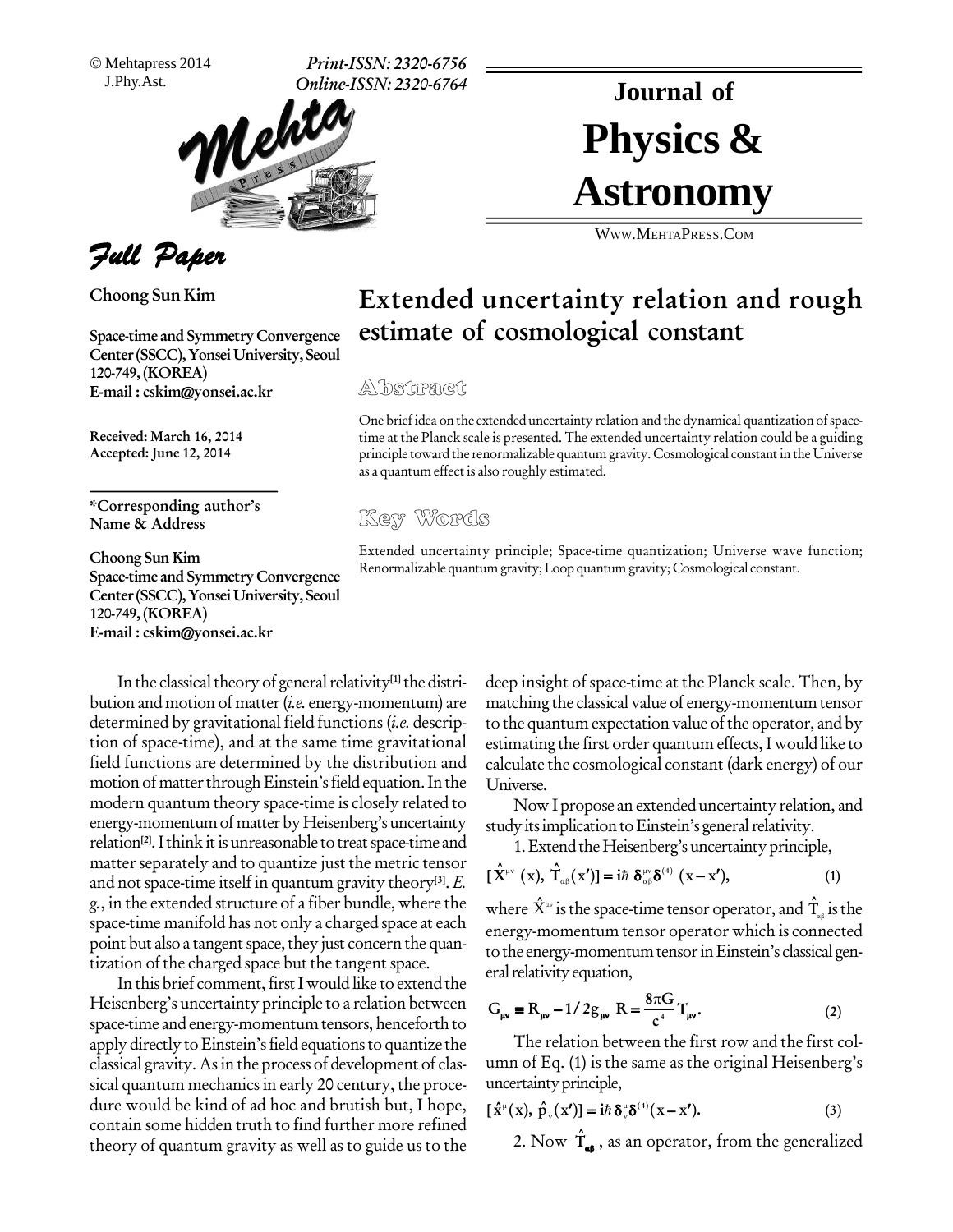$\cdot$ 

uncertainty principle Eq. (1), will be defined as  
\n
$$
\hat{T}^{\mu\nu} = -i\hbar \frac{\partial}{\partial \hat{X}_{\mu\nu}} \implies \hat{T}^{\mu\nu} = -i\hbar \nabla_{x_{\mu\nu}},
$$
\n(4)

with covariantization (for general invariance), which is meaningful after applied to the wave-function of the spacetime at the Planck scale,<br>  $\hat{T}^{\mu\nu}\Phi_{\nu n\nu} = A^{\mu\nu}\Phi_{\nu n\nu}$ , (5)

$$
\hat{\mathbf{T}}^{\mu\nu}\mathbf{\Phi}_{\text{Univ}} = \mathbf{A}^{\mu\nu}\mathbf{\Phi}_{\text{Univ}},\tag{5}
$$

the at the Franck scale, the three  $\hat{\mathbf{T}}^{\text{uv}}\mathbf{\Phi}_{\text{Univ}} = \mathbf{A}^{\text{uv}}\mathbf{\Phi}_{\text{Univ}}$ , (5) and where  $\mathbf{\Phi}_{\text{Univ}}$  is a wave function for the quantized space-time, and  $\mathbf{A}^{\text{uv}}$  is the cor-responding eigenvalue of time, and  $A^{\mu\nu}$  is the cor-responding eigenvalue of energymomentum. In practise for the present low energy scale, we may approximate a smooth whole Universe wave function, or a symmetric wave-function within Schwarzschild radius.

warzscniid radius.<br>3. And the dassical value T<sub>iv</sub> of Eq. (2) can be calcu- er lable as an averaged expectation value of the operator  $\hat{\bm{\Upsilon}}$   $\bm{\cdot}$   $\bm{\cdot}$ as,  $\mathbf{L} = \mathbf{r} \hat{\mathbf{T}}$  $\langle \hat{\rm T}_{_{\rm uv}} \rangle$  =  $\langle \Phi_{_{\rm Univ}}|$ **0)**  $\begin{array}{ccc}\n & \text{takin} \\
\text{1} & \text{takin} \\
\text{2} & \text{th} \\
\text{2} & \text{th} \\
\text{3} & \text{tath}\n\end{array}$ 

as,  
\n
$$
T_{\mu\nu}^{CL} = \langle \hat{T}_{\mu\nu} \rangle = \langle \Phi_{\text{Univ}} | \hat{T}_{\mu\nu} | \Phi_{\text{Univ}} \rangle = T_{\mu\nu}^{(0)} + T_{\mu\nu}^{(1)} + \dots \quad (6)
$$

Here  $\mathsf{T}^\text{\tiny{(0)}}_\text{\tiny{\tiny{UV}}}$  would be the first order approximation of  $\;\;\;\;^{1S \;\rm{m} a}$  ${\rm T}_{\!\scriptscriptstyle\rm W}^{\rm CL}$  without any quantum cor-rection. We presumed the validity of perturbation in (6) assuming a smooth (no sin gularity) macroscopic wave-function of the Universe with weak gravity.

4. Through the quantum effects, Eq.  $(2)$  is modified fluctuat to

to  
\n
$$
G_{\mu\nu} = \frac{8\pi G}{c^4} [T_{\mu\nu} + T_{\mu\nu}^{\text{QE}}] \approx \frac{8\pi G}{c^4} [T_{\mu\nu} + T_{\mu\nu}^{(1)}],
$$
\n(7)

which modifies the structure of space-time from the classicalgravity.

5. Here  $T^{(1)}_{\mu\nu}$  is the first order quantum effect, which  $T^{(N)}_{\mu\nu}$  . corresponds to energy-momentum tensor of the vacuum where  $M_p$  and<br>
as spectively. H<br>  $T_w^{(1)} \approx \rho_{\text{vac}} g_w$ , (8)  $|\delta_{\text{vac}}| \sim 10^{-98}$ as

$$
T_{\mu\nu}^{(1)} \tilde{\frown} \rho_{\text{VAC}} g_{\mu\nu}, \qquad (8)
$$

calculable from the quantum correction of the vacuum polarization of space-time.

From Eq. (7),  $T_{\omega}^{(1)}$  can also be interpreted as the cospolarization of space-time.<br>From Eq. (7), Tu, can also be interpret<br>mological constant  $\Lambda$  from <sup>V</sup>

mological constant 
$$
\Lambda
$$
 from  

$$
G_{\mu\nu} + \Lambda g_{\mu\nu} = \frac{8\pi G}{c^4} T_{\mu\nu},
$$

where

where  $\Lambda \approx -\frac{8\pi G}{c^4} \rho_{\text{vac}}$ 

6. From Eq. (1) the operator 
$$
\hat{X}^{\mu\nu}
$$
 can be defined as  
\n
$$
\hat{X}^{\mu\nu} = i\hbar \frac{\partial}{\partial \hat{T}_{\mu\nu}} \Rightarrow \hat{X}^{\mu\nu} = i\hbar \nabla_{T_{\mu\nu}},
$$
\n(9)

which can give the quantization of space-time itself near around strong gravitational fields,  $e.g.$  within the horizon of a black-hole, justlike the energy quantization of a quan tum mechanical bounded state.This procedure might be related to "loop quan-tum gravity"<sup>[4]</sup>, which proposes Planck scale granularity of space-time based on the background independence and the diffeomorphism invariance. The difference from the loop quantum gravity would be that in our approach space-time is continuous in free space, and is quantized dynamically with the gravitational interaction. We note that this dynamic space-time quantization could be experimentally tested possibly through gravita tional lenz effects of a black-hole, or through early universe astroparticle observables. It may also affects the black-hole thermodynamics.

Now let us estimate numerical size of (possibly dark black-hole thermodynamics.<br>Now let us estimate numerical size of (possibly dark<br>energy)  $\rho_{\text{vac}}$  (and the size of the cosmological constant).

1. As a rough numerical approximation, I guessthat taking only the vacuum polariza-tion of graviton in weak Abelian gravitational field would be rather a good approxi-mation just for the cosmological constant, which is macroscopic galactic feature of the Universe.

2. Following Lamb shift of Hydrogen spectrum<sup>[5]</sup><br>. . .  $\mathbf{z} = \mathbf{a} \cdot \frac{\mathbf{m}_e \mathbf{c}^2}{2}$ .

$$
|\delta E_{\text{Lamb}}| = \alpha^5 \frac{m_e c^2}{30\pi},
$$

the quantum correction of the vacuum energy density of the Universe is approximately, considering Planck mass fluctuation, uctuation,<br> $(M_1^2)^5$ 

$$
|\delta \rho_{\text{vac}}| \sim \left(\frac{M_{*}^{2}}{M_{p}^{2}}\right)^{5} \frac{M_{p}c^{2}}{30\pi} \frac{1}{L_{p}^{3}}
$$
 (10)

$$
=\left(\frac{M_{\circ}^2}{M_{\rm p}^2}\right)^5 0.4 \times 10^{92} \text{ g/cm}^3,
$$
 (11)

where  $M_p$  and  $L_p$  are Planck mass and Planck length, respectively. Here  $M_*$  is the scale of observation, therefore,  $|\delta_{\text{vac}}| \sim 10^{38} \text{ g/cm}^3$  for  $M_* = O(1)$  GeV,

$$
\begin{aligned}\n\left|\delta_{\text{vac}}\right| &\sim 10^{98} \,\text{g/cm}^3 & \qquad \text{for } M_* = O(1) \,\text{GeV}, \\
&\sim 10^{153} \,\text{g/cm}^3 & \qquad \text{for } M_* = O(1) \,\text{keV},\n\end{aligned}
$$

which are within the experimental upper bound **[6]** which are within the e

$$
|\,\delta\rho^{\,\rm exp}_{\rm vac}\,|<4\times10^{29}\,g\,/\,cm^{\,3}\,,
$$

where the upper limit corresponds to  $\rm M_{*}\sim 10^7\,GeV.$  $\frac{\text{exp}\left(1+\text{e}+2\right)\text{exp}\left(1-\text{e}+2\right)}{\text{exp}\left(1-\text{e}+2\right)}$ <br>3. And finally the cosmological constant  $\Lambda$  is

3. And finally the cosmological constant  $\Lambda$  is

$$
\Lambda = \frac{8\pi G}{c^4} \rho_{\rm vac}.
$$

Since space-time is closely related to matter through Einstein's field equation and Heisenberg's uncertainty relation,I proposed an extended uncertainty principle to the relation between space-time and energy-momentum ten sors, which could not only describe the Universe wave function but also quantize space-time itself through the relation. This extended uncertainty relation could be a guiding principle toward the renormalizable quan-tum gravity, ortoward the resolution of landscape problem. Because